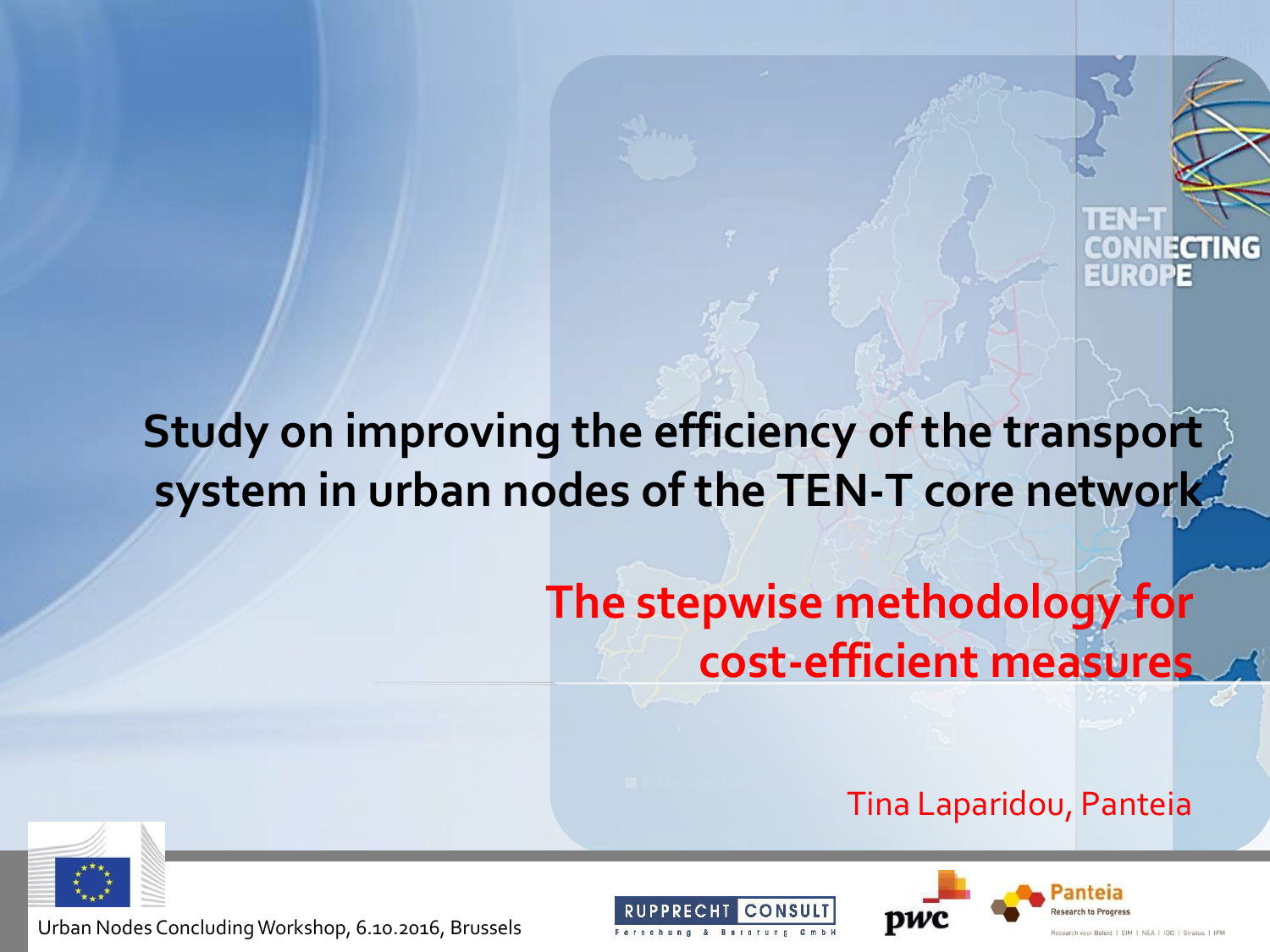#### **Purpose of the methodology**

- Urban nodes at the intersection of
	- TEN-T (mostly hard core infra measures with impact on urban policy objectives)
	- Urban measures (with impact on TEN-T objectives)
- Dedicated methodology to
	- Identifying related measures
	- Measuring/rating cost-effective measures
	- Assessing their impact on shaping the efficiency of the transport systems





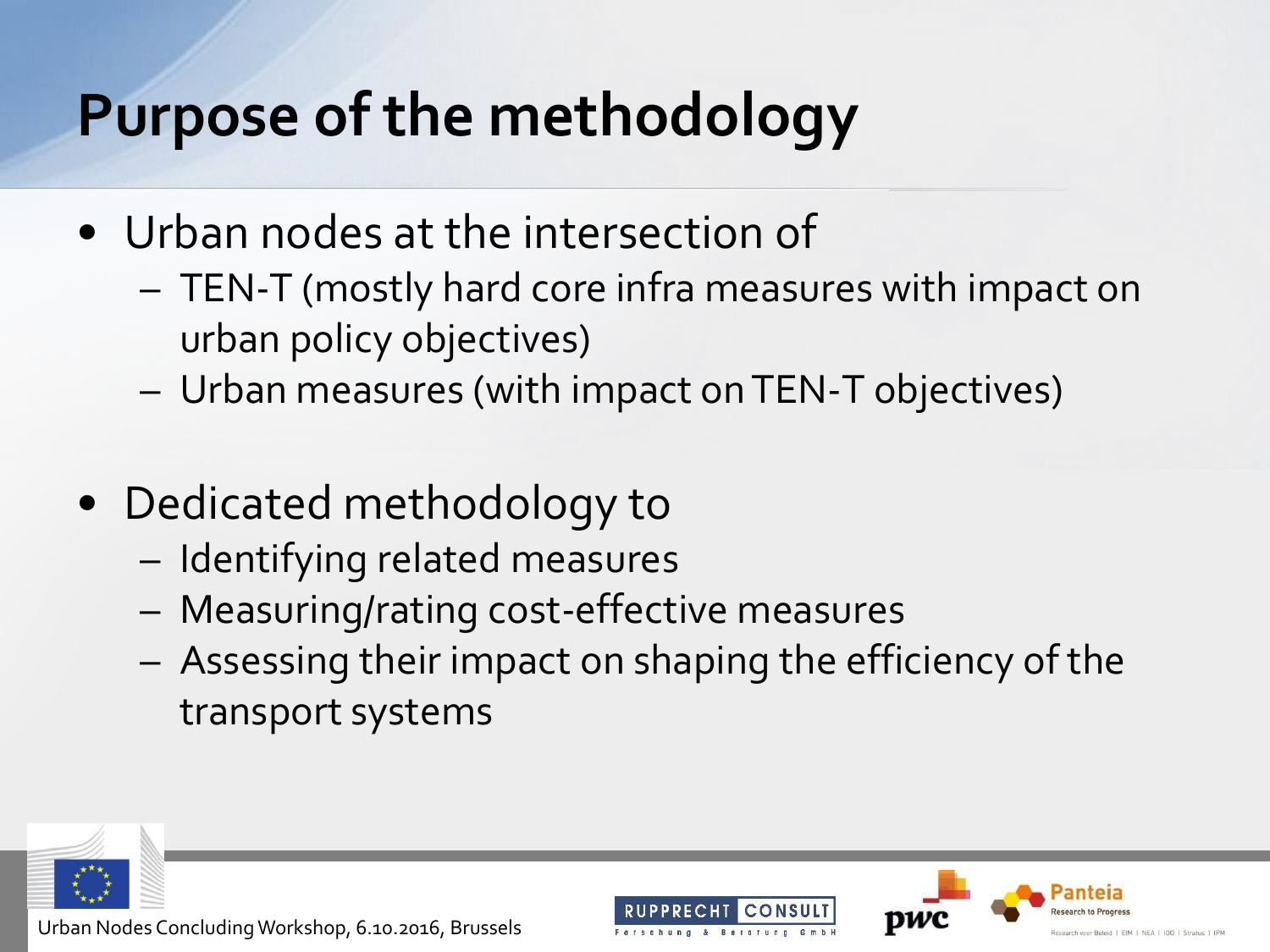#### **Why?**

- Variety of perspectives and stakeholders
- Bridging the gap:
	- TEN-T is "far away" for urban policy makers
	- urban context is "just a dot on the map" forTEN-T policy makers
- Variety of measures: from infrastructure to soft measures
- Existence of sometimes conflicting high level policy objectives (accessibility, safety, environment, perception/strategy/land-use, economy)







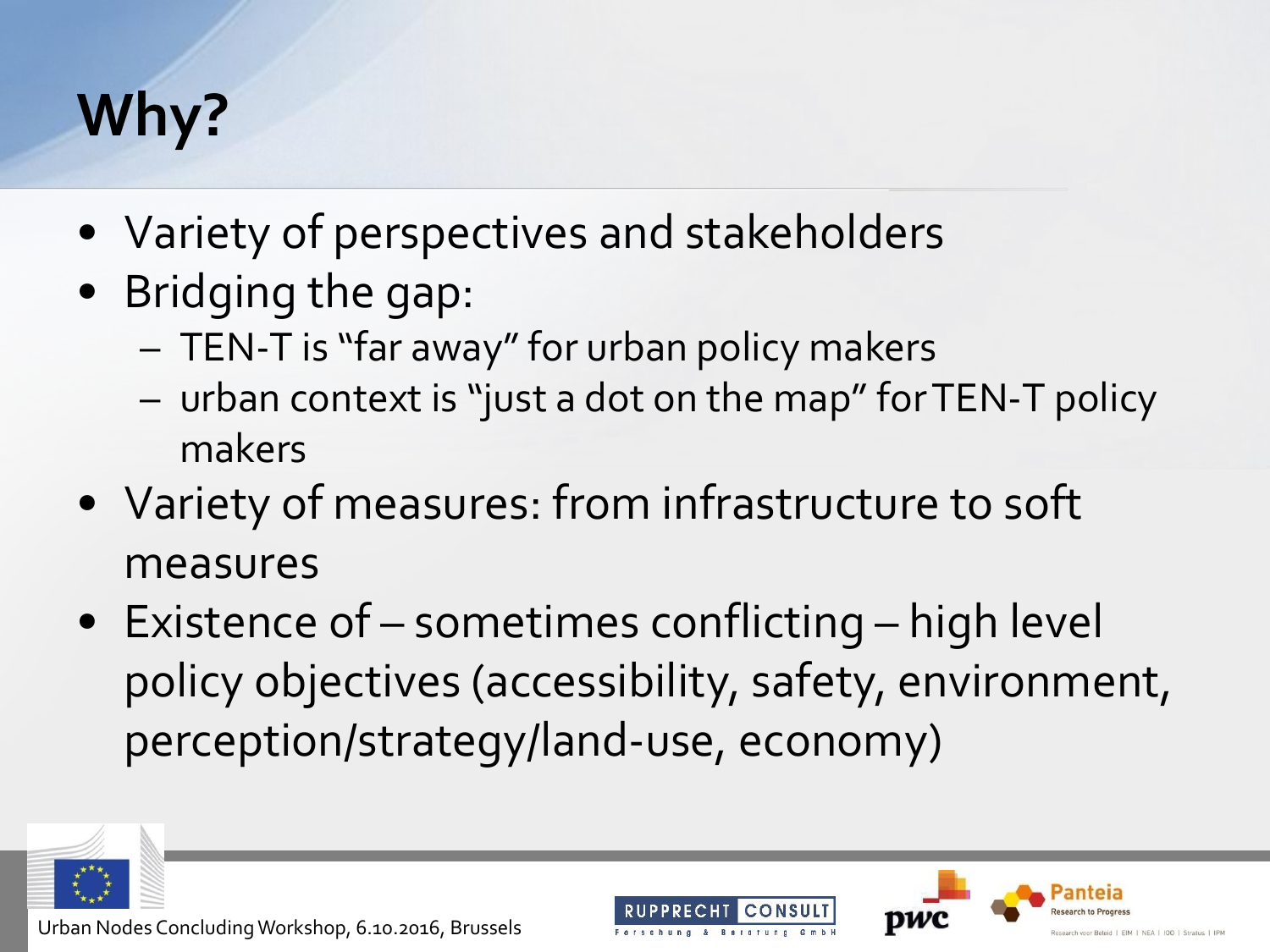#### **What does it involve?**

- Core of the methodology
	- CBA alone does not take into account non-monetized effects properly
	- Combination of CBA and MCA
- Required to take all perspectives into account
	- Assessment needs variety of stakeholders  $\rightarrow$  variety of objectives and perspectives needed
- Feedback on the methodology







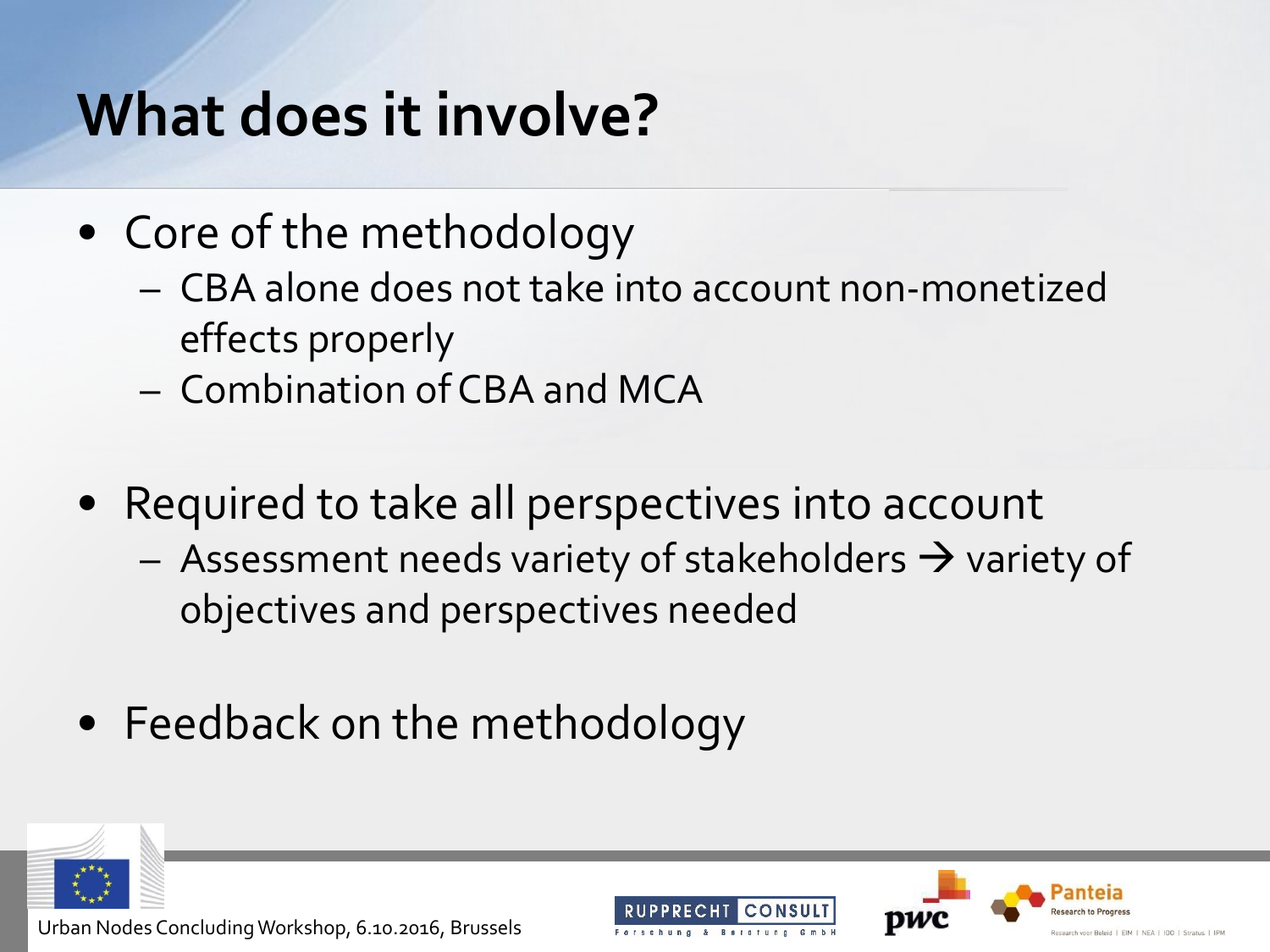#### **Outcomes**

- An applied methodology which is
	- tested,
	- understood and
	- embraced by different type of stakeholders
- Generation of cost-effective measures and packages



Urban Nodes Concluding Workshop, 6.10.2016, Brussels





r Beleid | EIM | NEA | IOO | Stratus | IPI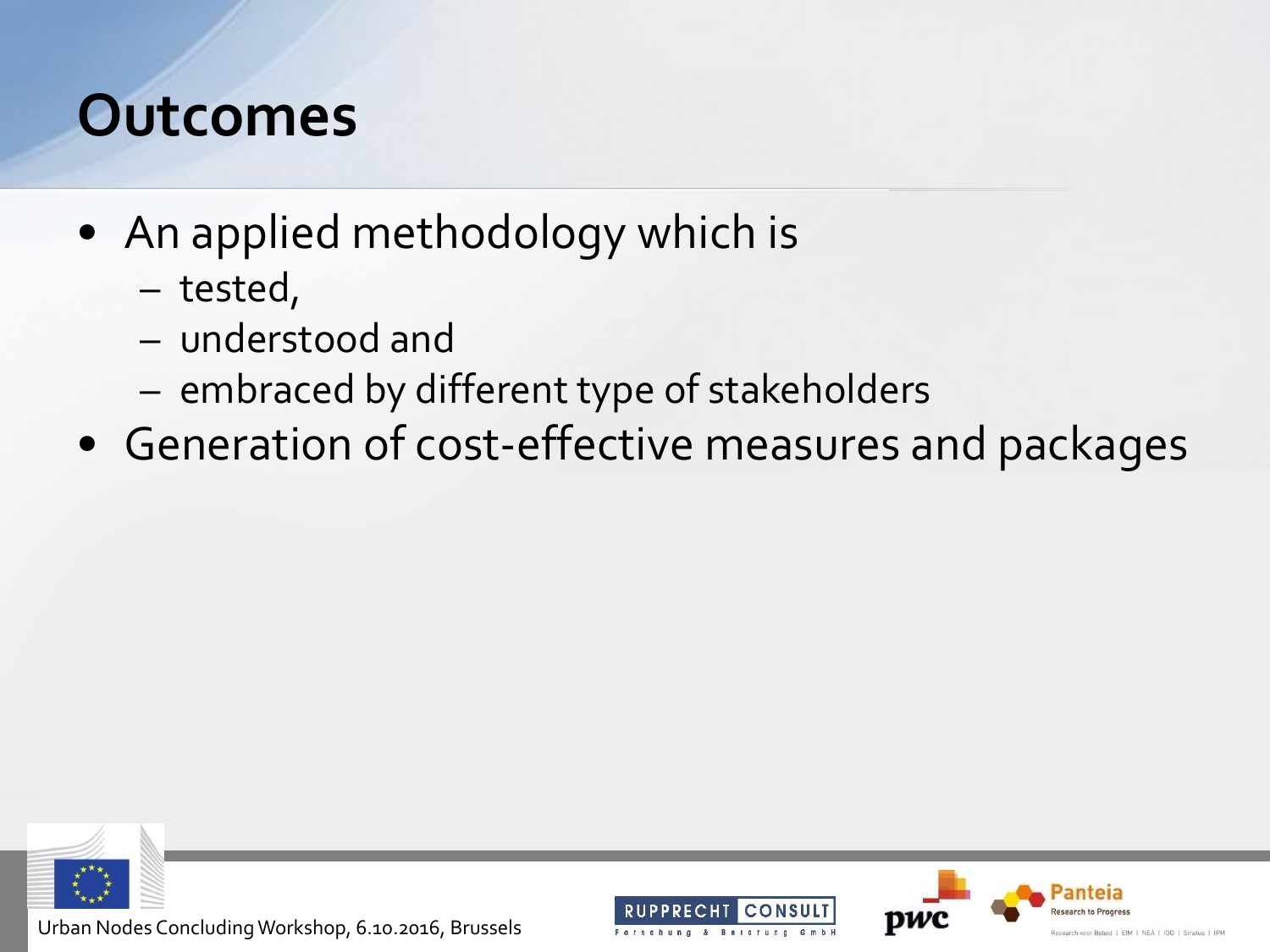#### **The methodological framework**



Urban Nodes Concluding Workshop, 6.10.2016, Brussels

Forschung & Beretung GmbH

Research voor Beleid | EIM | NEA | IOO | Stratus | IPM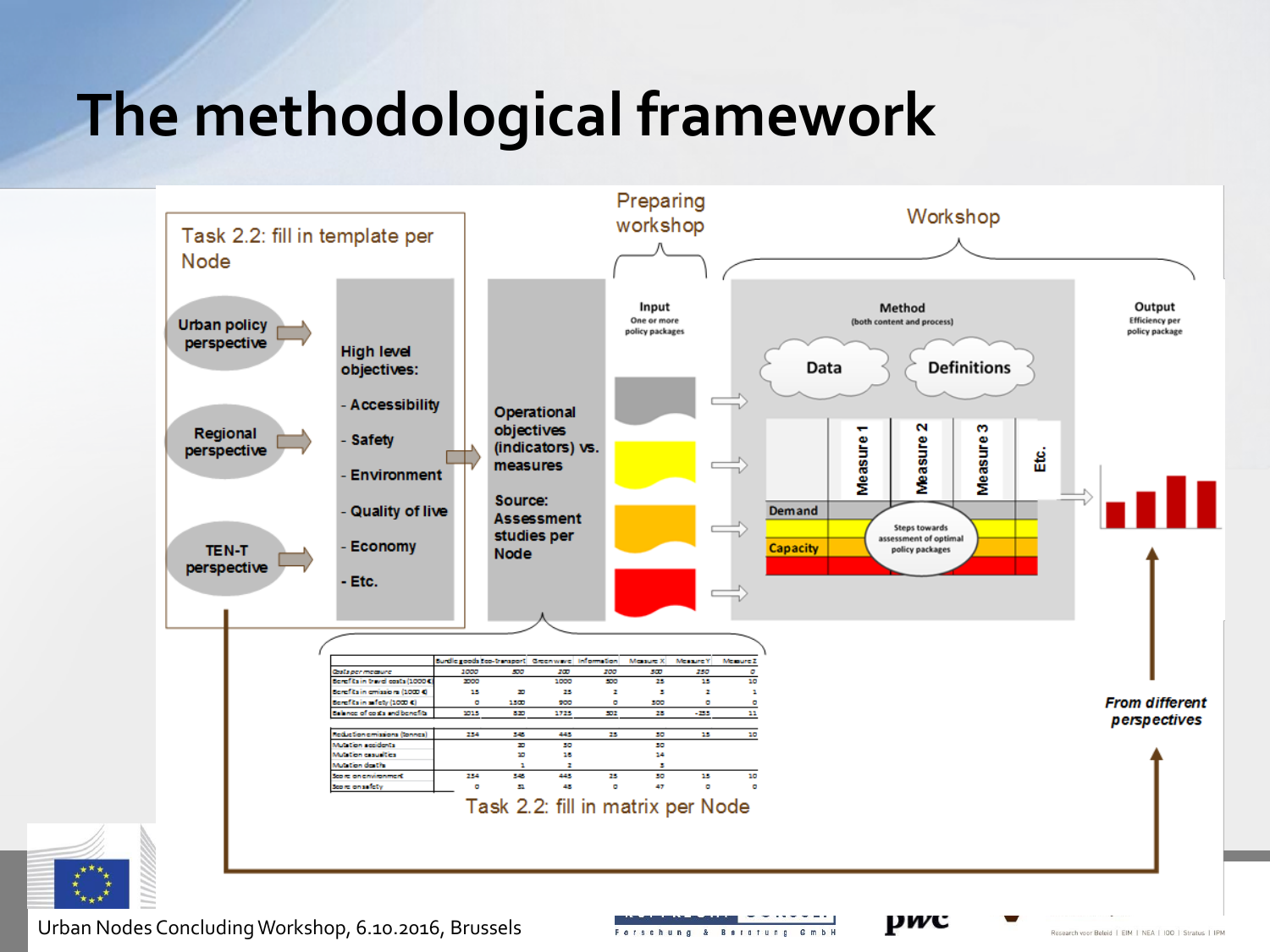#### **Objectives**

4 Objectives based on TEN-T and Urban policy

- Accessibility
- Safety
- Environment
- Perception / strategy / land-use
- Also included
	- **Interaction**

Economy counts via costs (and scores reversely: low costs, low score)







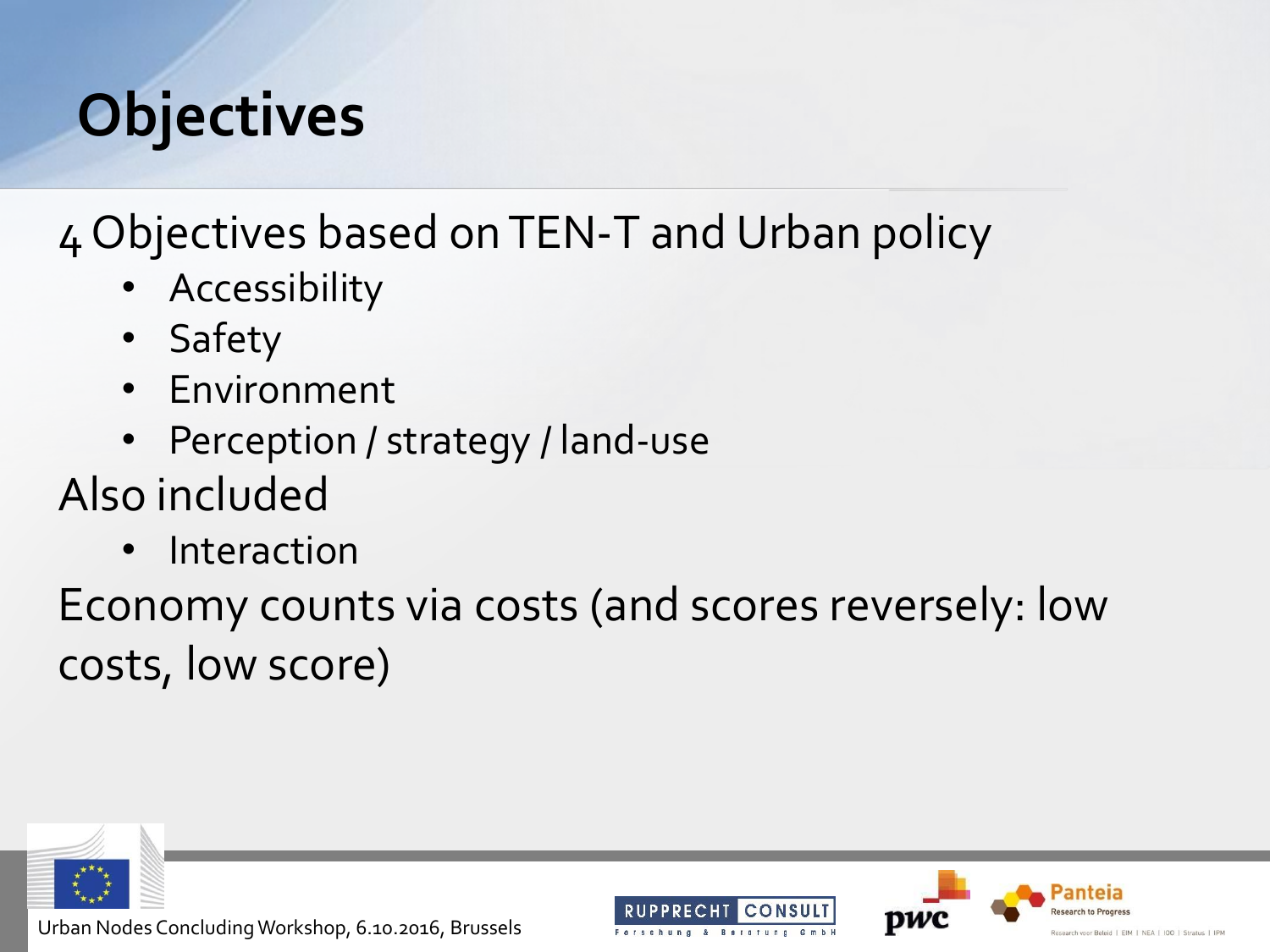#### **Operationalisation of the objectives**

| Accessibility                    | Private vehicle Kilometres by road vehicles<br>Accessibility to Public Transport Network |  |  |  |
|----------------------------------|------------------------------------------------------------------------------------------|--|--|--|
|                                  |                                                                                          |  |  |  |
|                                  | Number of households within 400 meter of a public                                        |  |  |  |
|                                  | transport stop                                                                           |  |  |  |
| Safety                           | Reduce fatal and serious accidents                                                       |  |  |  |
| Environment                      | Reduce air pollution                                                                     |  |  |  |
| Perception / strategy / land-use | PT / walking and cycling mode share                                                      |  |  |  |
|                                  | Image of the city                                                                        |  |  |  |
|                                  | Land-use                                                                                 |  |  |  |
|                                  |                                                                                          |  |  |  |
| Economic                         |                                                                                          |  |  |  |



Urban Nodes Concluding Workshop, 6.10.2016, Brussels





Research voor Beleid | EIM | NEA | IOO | Stratus | IPM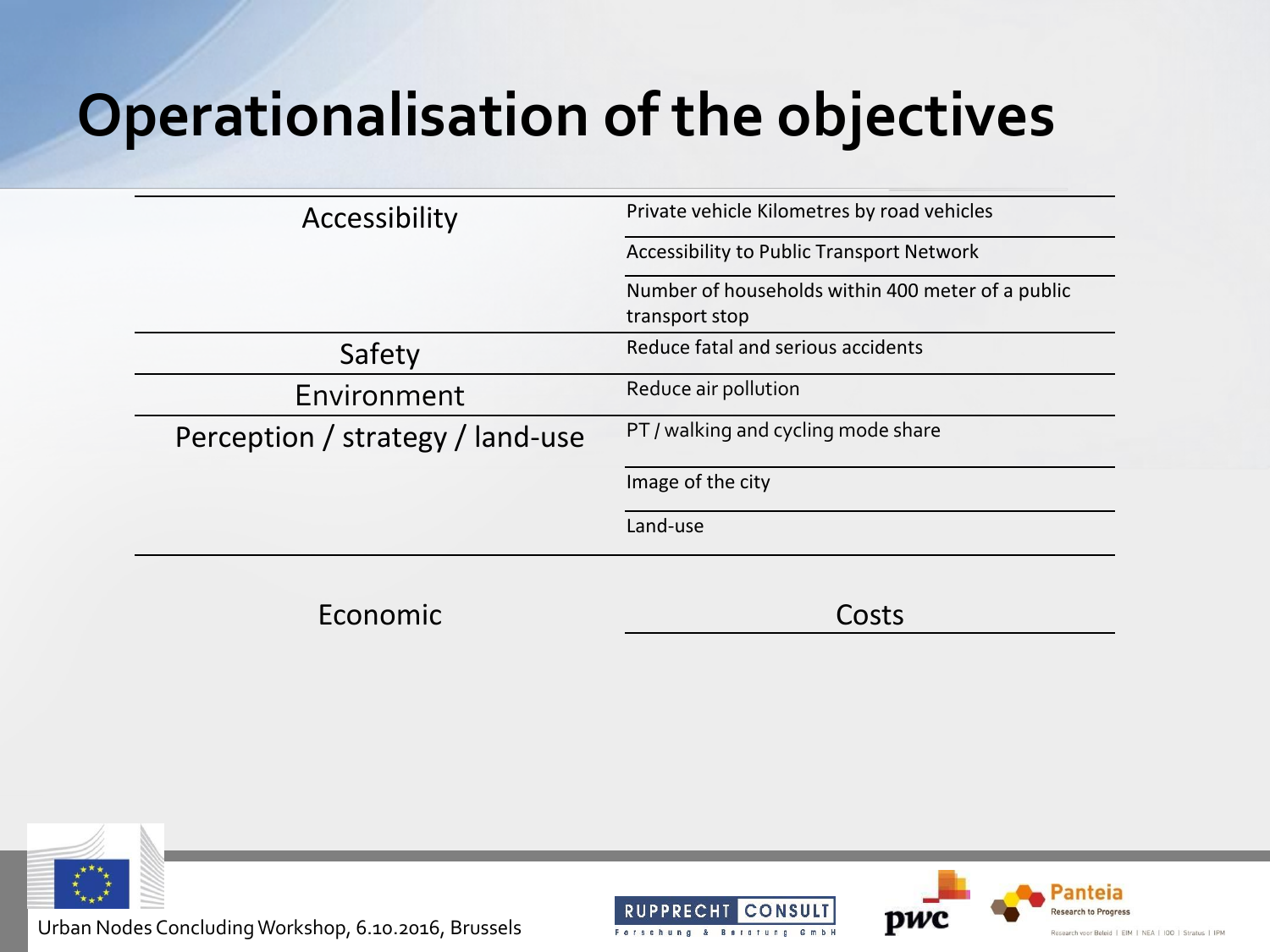#### **Definitions**

**Accessibility** – refers to the ease of reaching destinations; time to get from one place to another. Different modalities: Car, PT, W&C **Safety** – concerns material damage, injuries and even fatalities (avoided)

**Environment** – the way the urban environment is influenced by air pollution and/or noise

**Perception/strategy/land-use** – this is where the soft factors enter the analysis. Preferences for PT/W&C as such, but also measures that do well to the image of the city or land-use score points here. **Interaction** – the way in which a measure relates to other measures. Does it have the potential to positively/negatively interact or is it standalone?







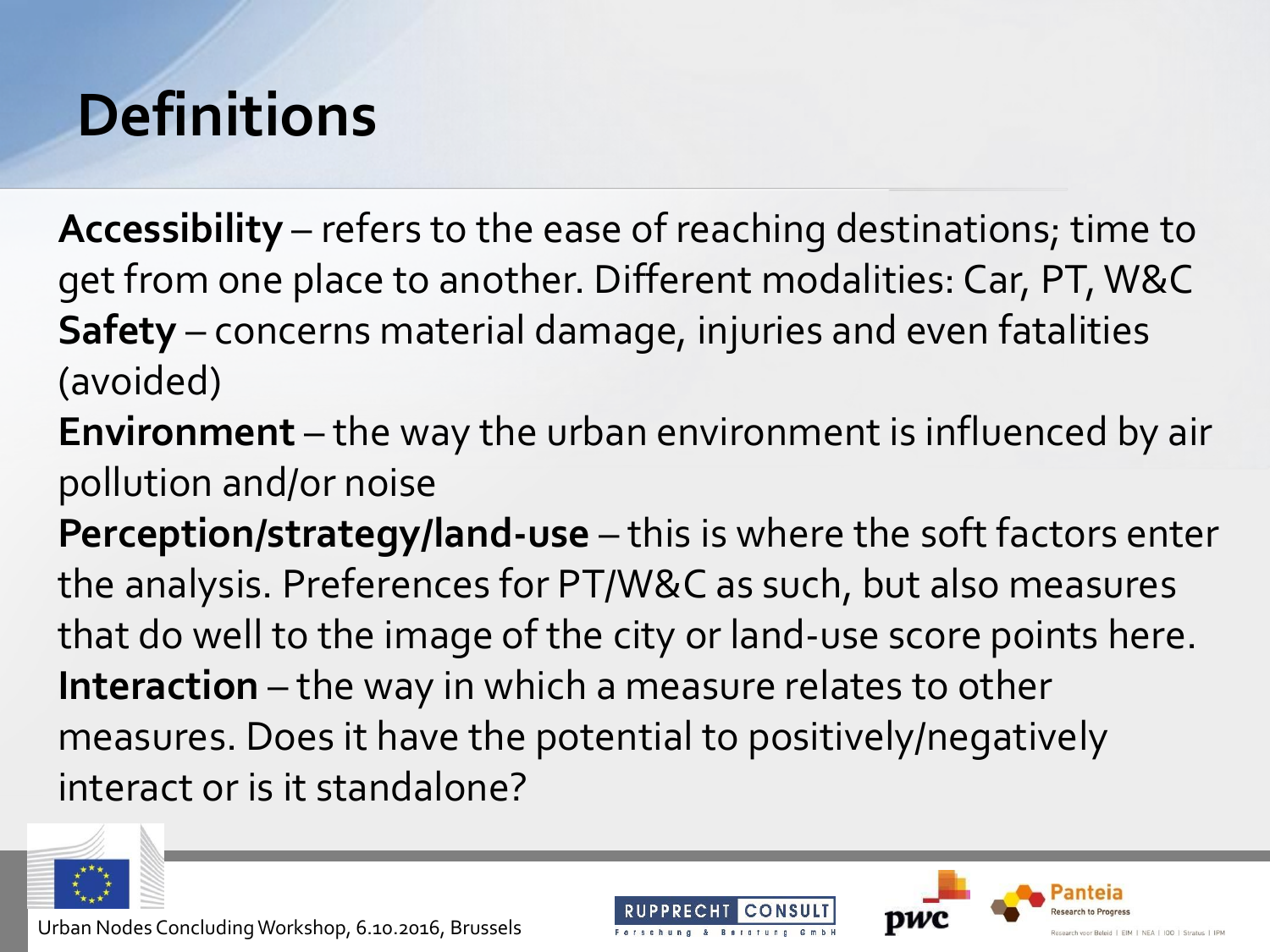#### **Methodology is a stepwise approach**

- Input for the approach is a set of measures
- Descriptions of measures
- Then the **9 steps** follow:



Urban Nodes Concluding Workshop, 6.10.2016, Brussels





id | EIM | NEA | IOO | Stratus | IPM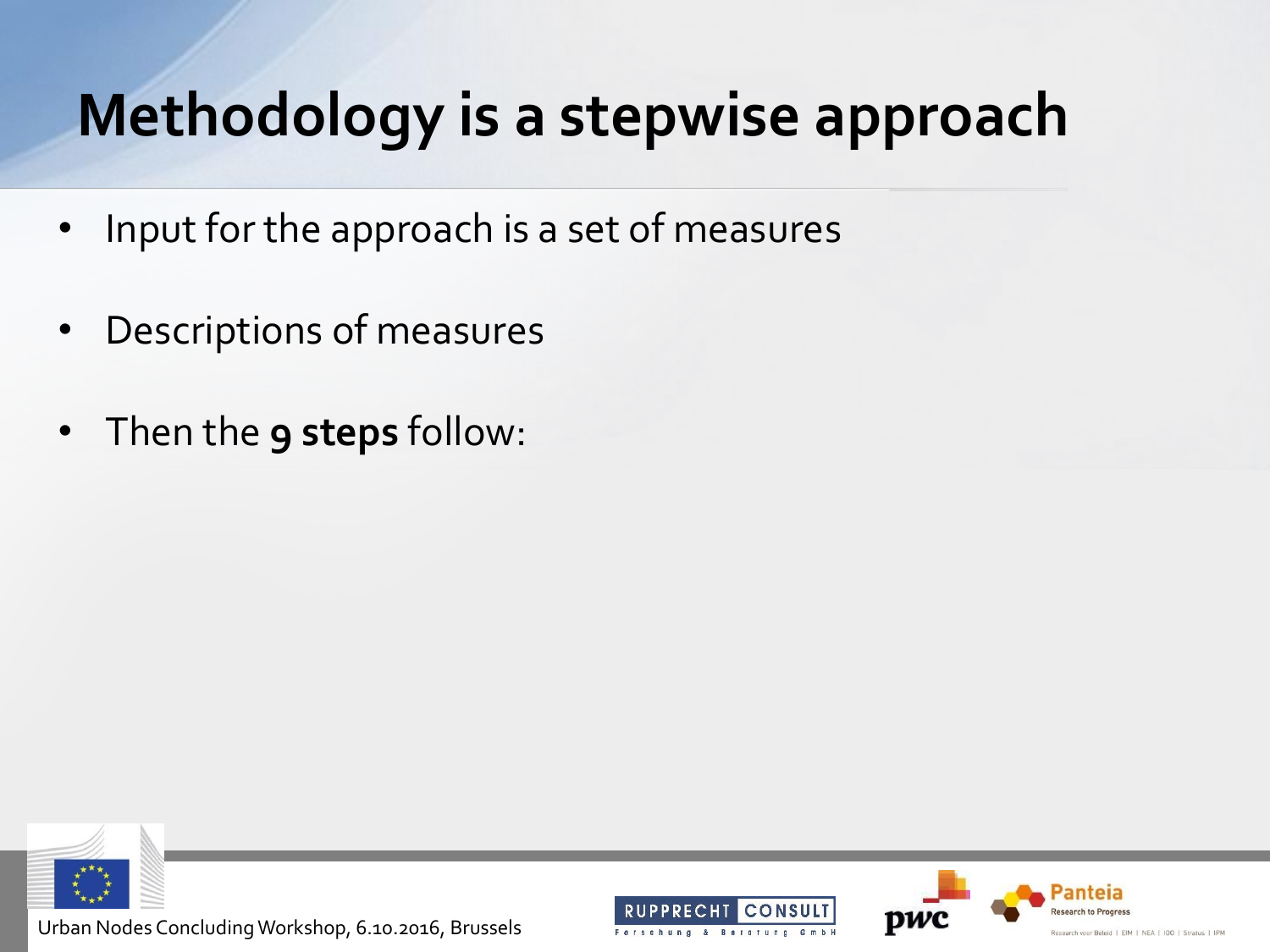#### **The nine steps**

- 1. Determine the interaction between measures in the package
- 2. Determine benefits and costs of measures
- 3. Determine the other quantifiable measures
- 4. Determine qualitative effects
- 5. Determine ranking of measures
- 6. Decide on weights of effects
- 7. Perform MCA
- 8. Perform sensitivity analysis
- 9. Discuss & optimize packages





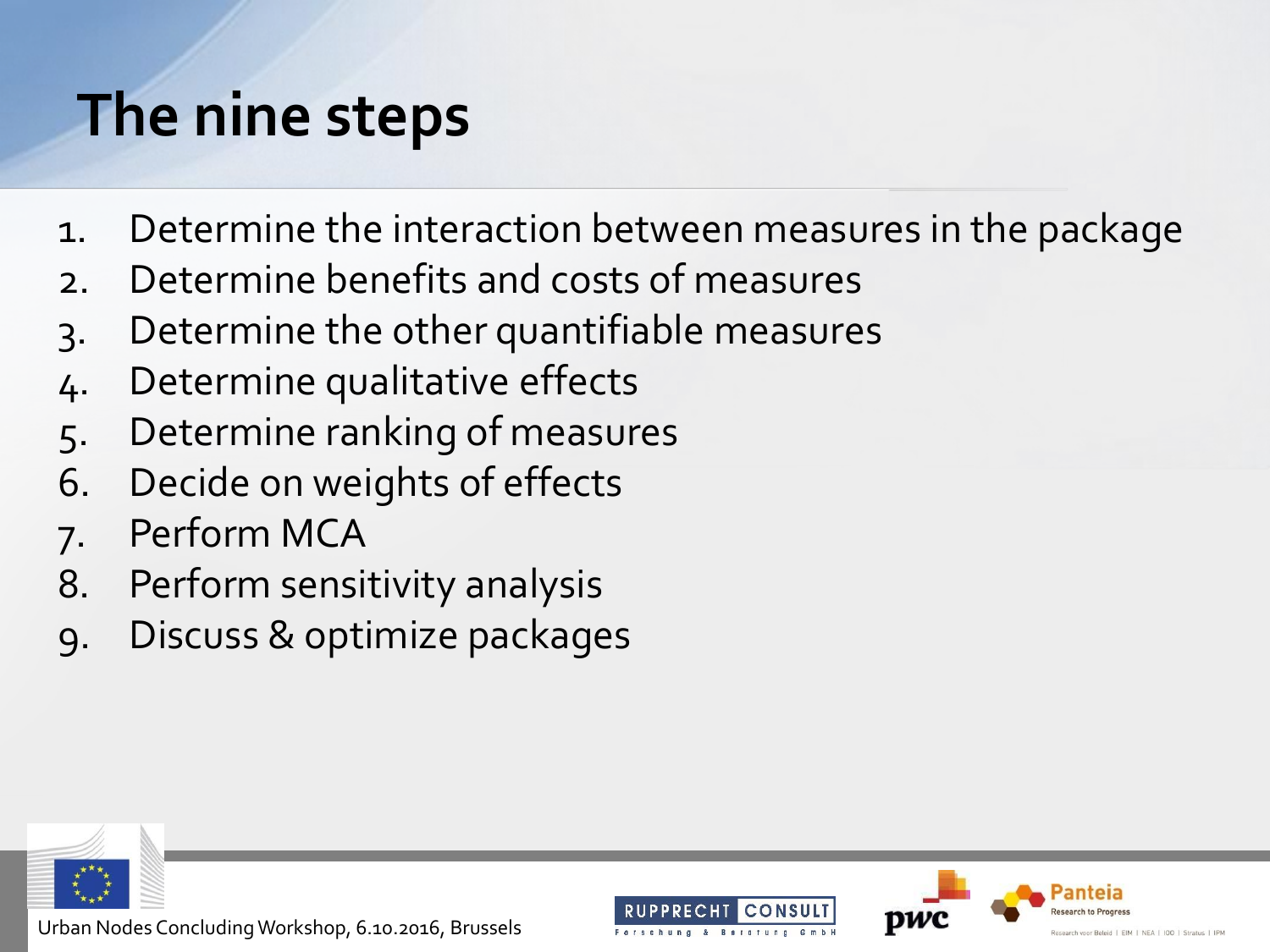Step 1: **Select the measures and Determine their interaction**

- Goal: select possible packages
	- Pre-selection process
- Criteria: impact on policy objectives
- Involved: Original set of measures provided by the consultants/ related authorities and processed by key stakeholders

|                                                 |                 |                                             | PT1 | IM1 | IM <sub>2</sub>                                                                           | <b>BN1</b> | RN <sub>2</sub> |
|-------------------------------------------------|-----------------|---------------------------------------------|-----|-----|-------------------------------------------------------------------------------------------|------------|-----------------|
|                                                 |                 | <b>STEP 1:</b>                              |     |     | Hoekse Lijn Greenport Rotterdam A13 - A16 A15<br>- the Haque<br>Internation<br>al Airport |            |                 |
|                                                 |                 | <b>Interaction Matrix</b>                   |     |     |                                                                                           |            |                 |
|                                                 |                 |                                             |     |     |                                                                                           |            |                 |
|                                                 | PT1             | Hoekse Lijn                                 |     |     |                                                                                           |            |                 |
|                                                 | IM <sub>1</sub> | Greenport                                   | 0.  |     |                                                                                           |            |                 |
| IM2                                             |                 | Rotterdam - the Haque International Airport |     | 2   |                                                                                           |            |                 |
| BN1<br>, 6.10.2016, Brussels<br>RN <sub>2</sub> |                 | A13 - A16                                   |     |     | 2                                                                                         |            |                 |
|                                                 |                 | A <sub>15</sub>                             |     |     |                                                                                           |            |                 |



Urban Nodes Concluding Workshop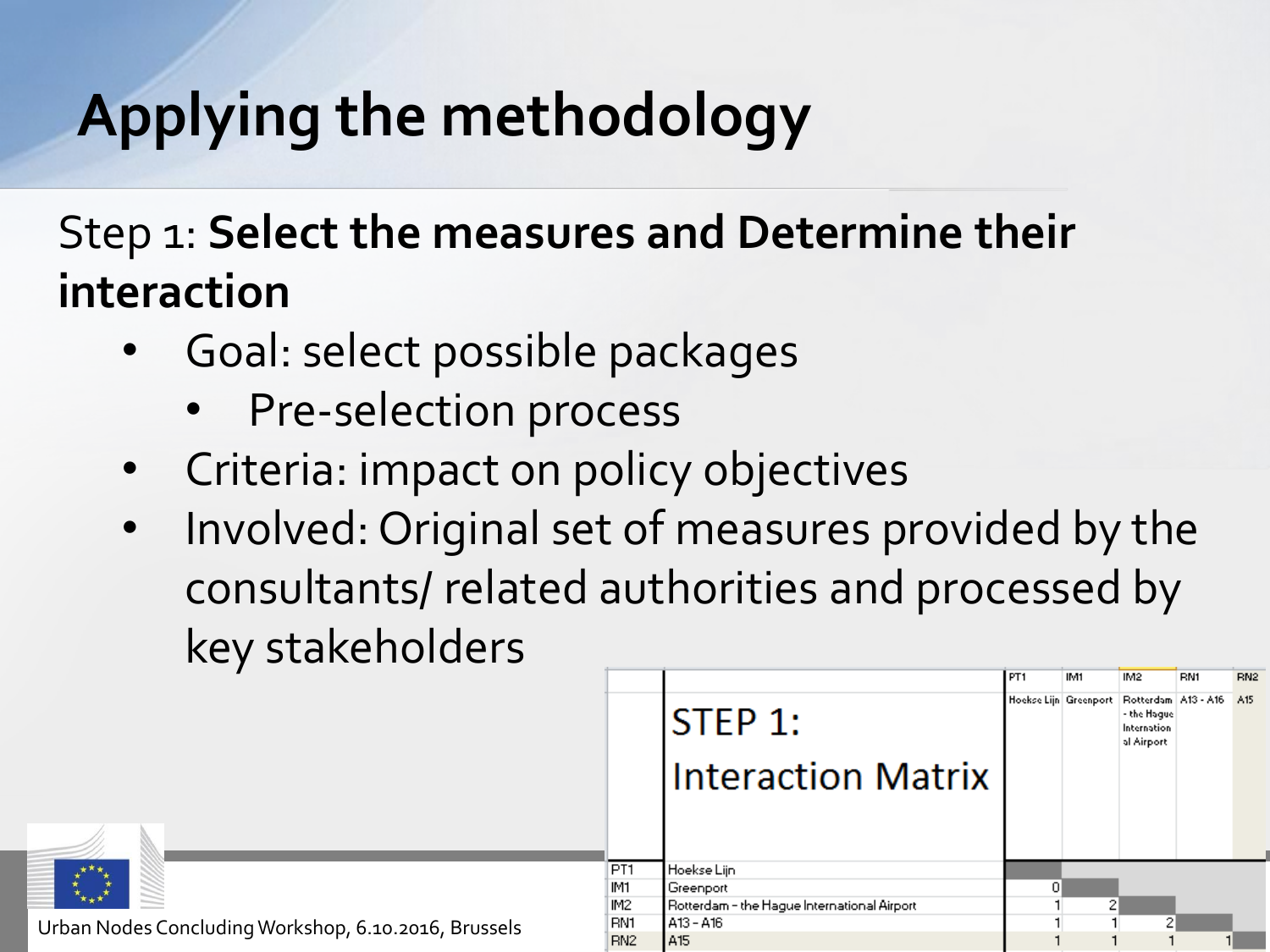#### Step 2: **Cost (and Benefits)**

- Goal: monetization of measures
- This step often requires the presence of a CBA or other economic assessment reports
- Involved: Consultants (data collection), Key stakeholders, Expers
- $\rightarrow$  Cost information
- $\rightarrow$  Data sources/ expert views / estimations







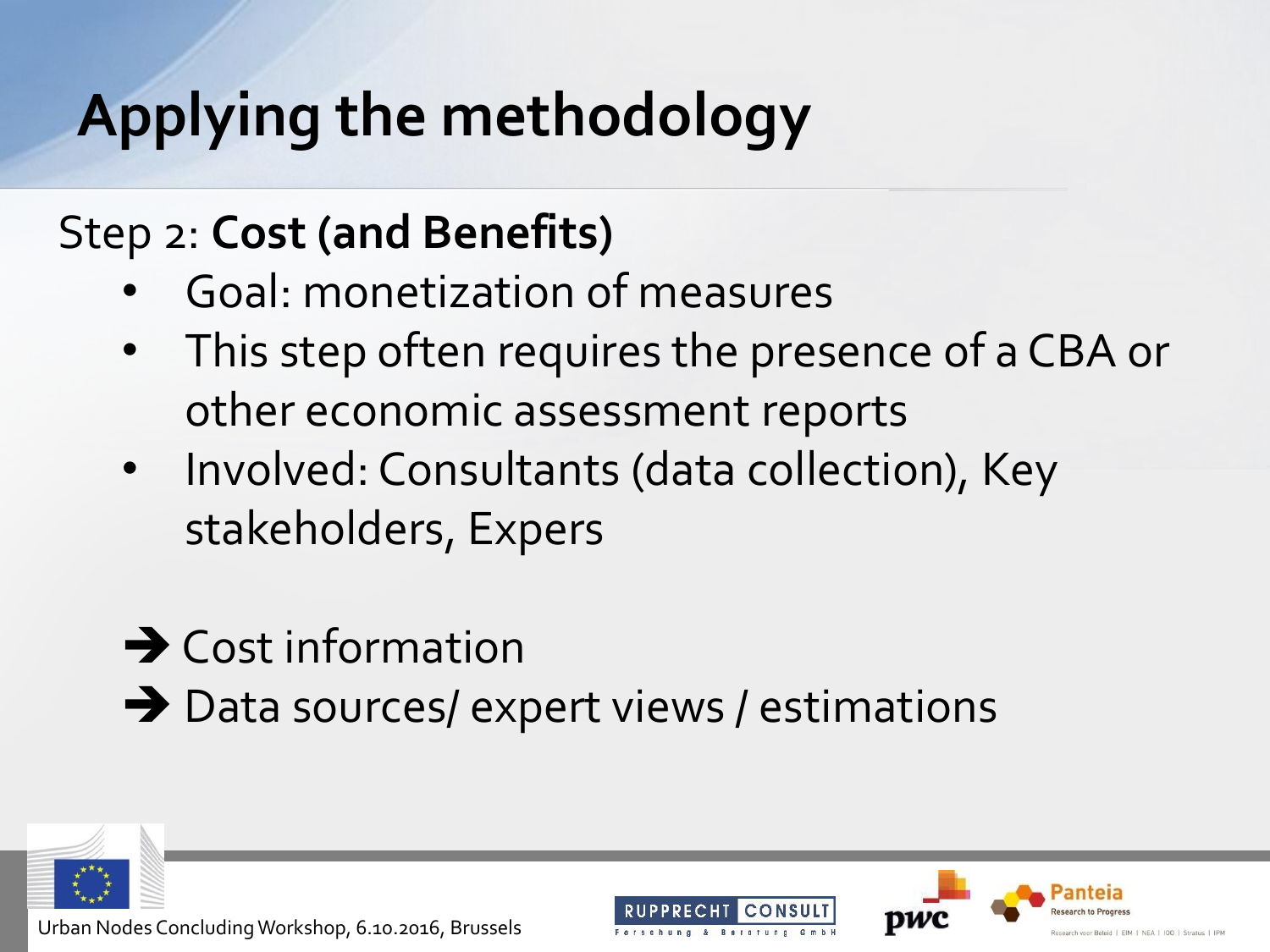#### Step 3: **Other quantifiable effects**

- Goal: effects as much as possible to make objective comparison possible
- This step needs a thorough assessment of available studies
- Supplemented with interviews
- Involved: Consultants, Experts







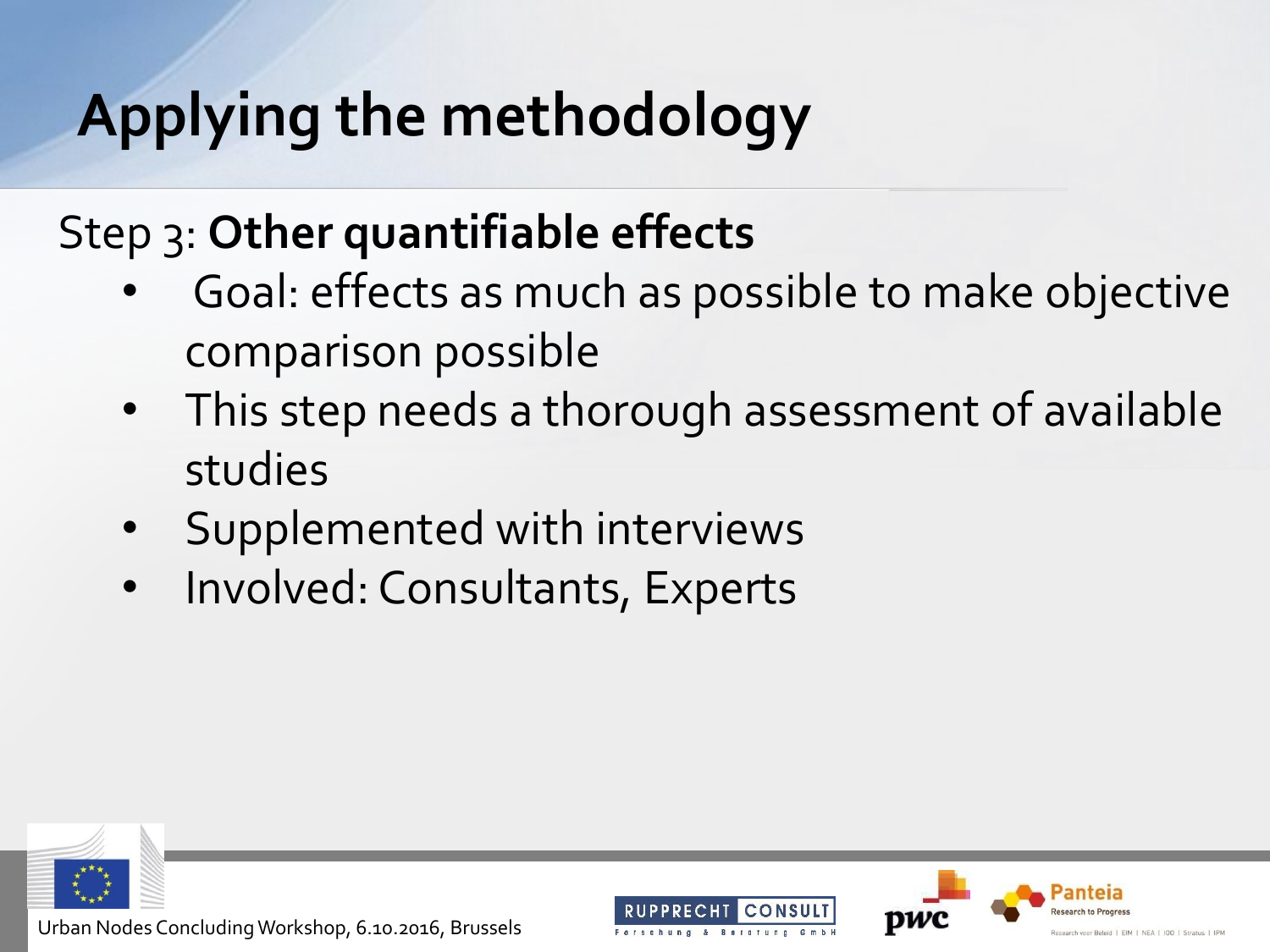#### Step 4 - **Qualitative aspects**

- Relative score of measures
- Ranking of measures with regards to an objective
- $-,-, -, 0, ++, +$
- Assign relative score in numbers
- Involved: Consultants (the outcomes of the analysis is assessed by related authorities)
- Follows directly from the initial scoring





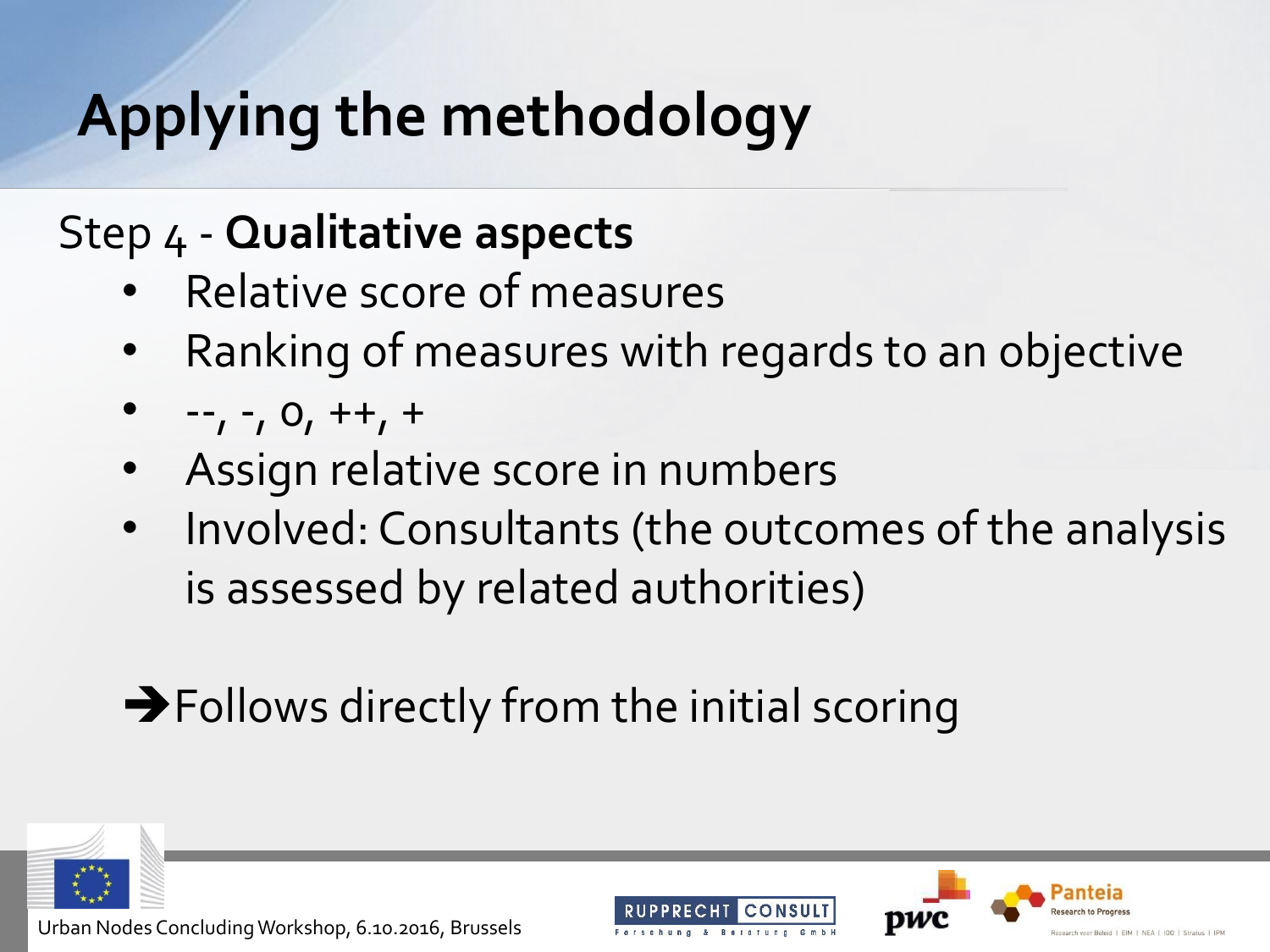Step 5 - **Make score of measures on different objectives comparable (normalisation)**

• Involved: Consultants

Relative soring on a scale from 1 to 10 → Per objective "1" is for the lowest, "10" is for the highest

- $\rightarrow$  Same scale for all objectives
- **→**Objectives can be compared





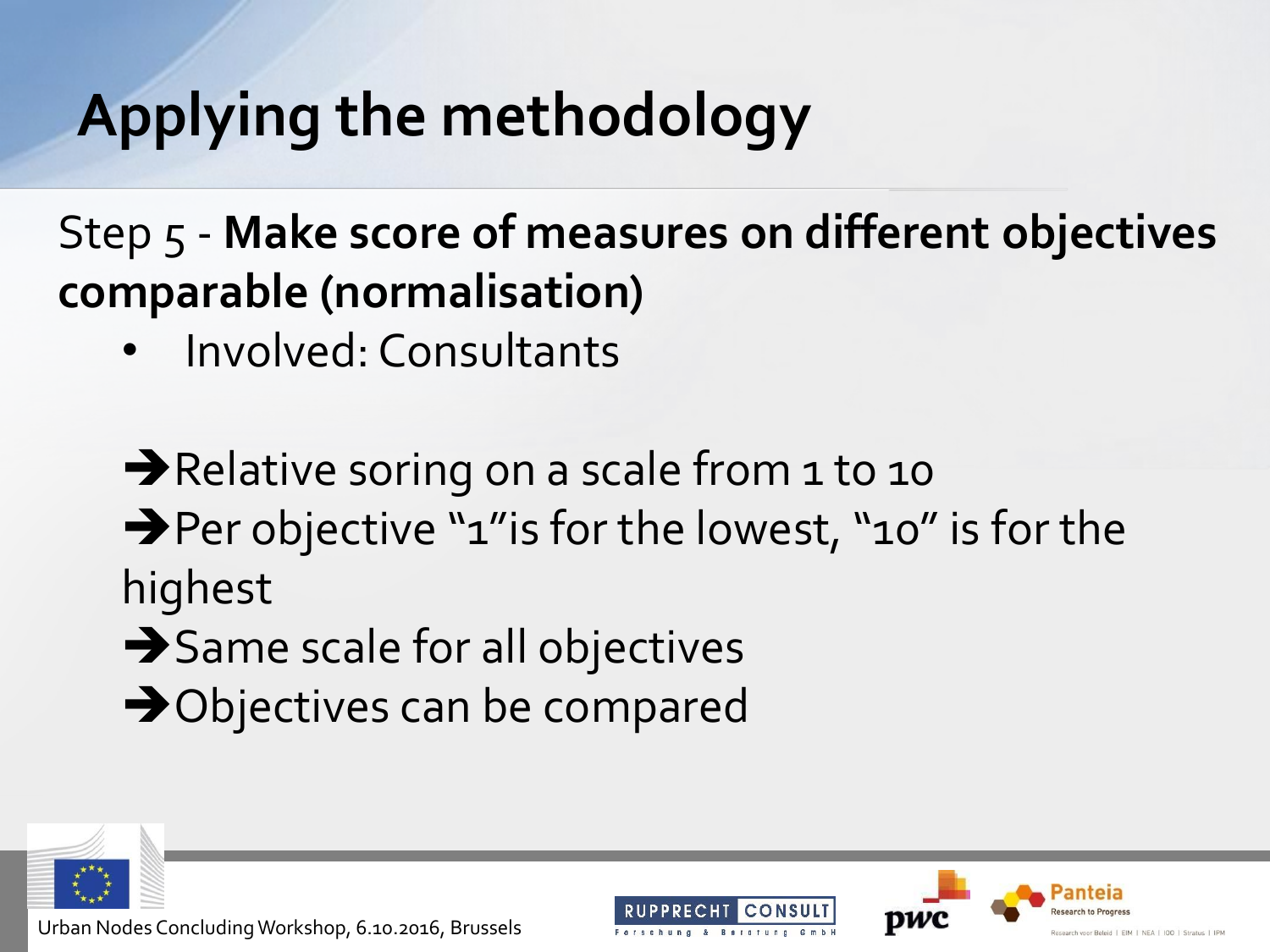#### Step 6 - **Choose weights**

Involved: Consultants, Key stakeholders

 $\rightarrow$  By applying weights, objectives can be integrated/added → Weights need to be agreed on between stakeholders  $\rightarrow$  Per region and stakeholder, weights may differ per theme Assessment model flexible → Weights always add up to 100 (%)





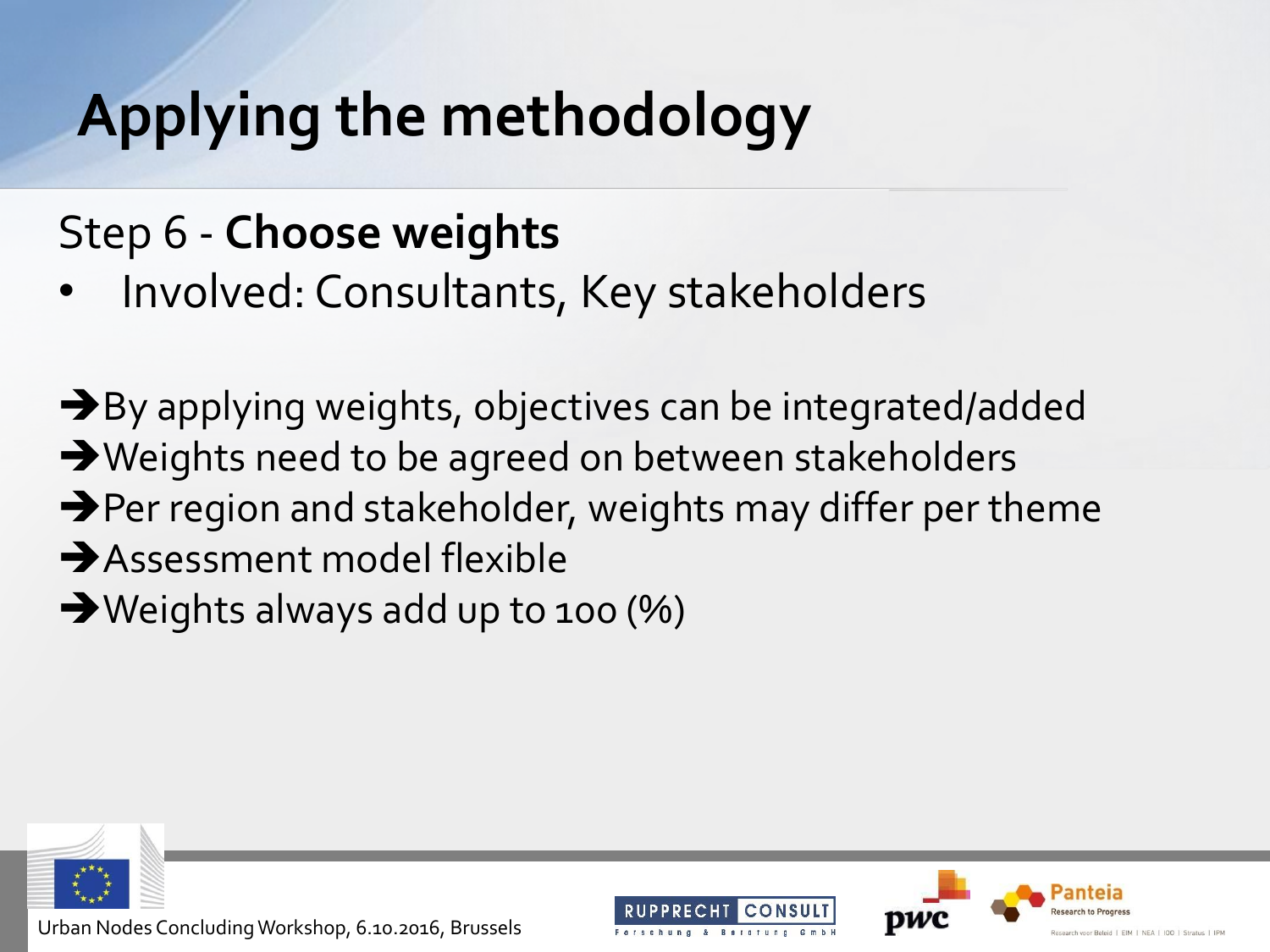Step 7: **do the Multi Criteria Analysis**

• Involved: Consultants

 $\rightarrow$  This step automatically follows from the previous ones  $\rightarrow$  Apply the weights Assessment model flexible, allows for quick adjustments





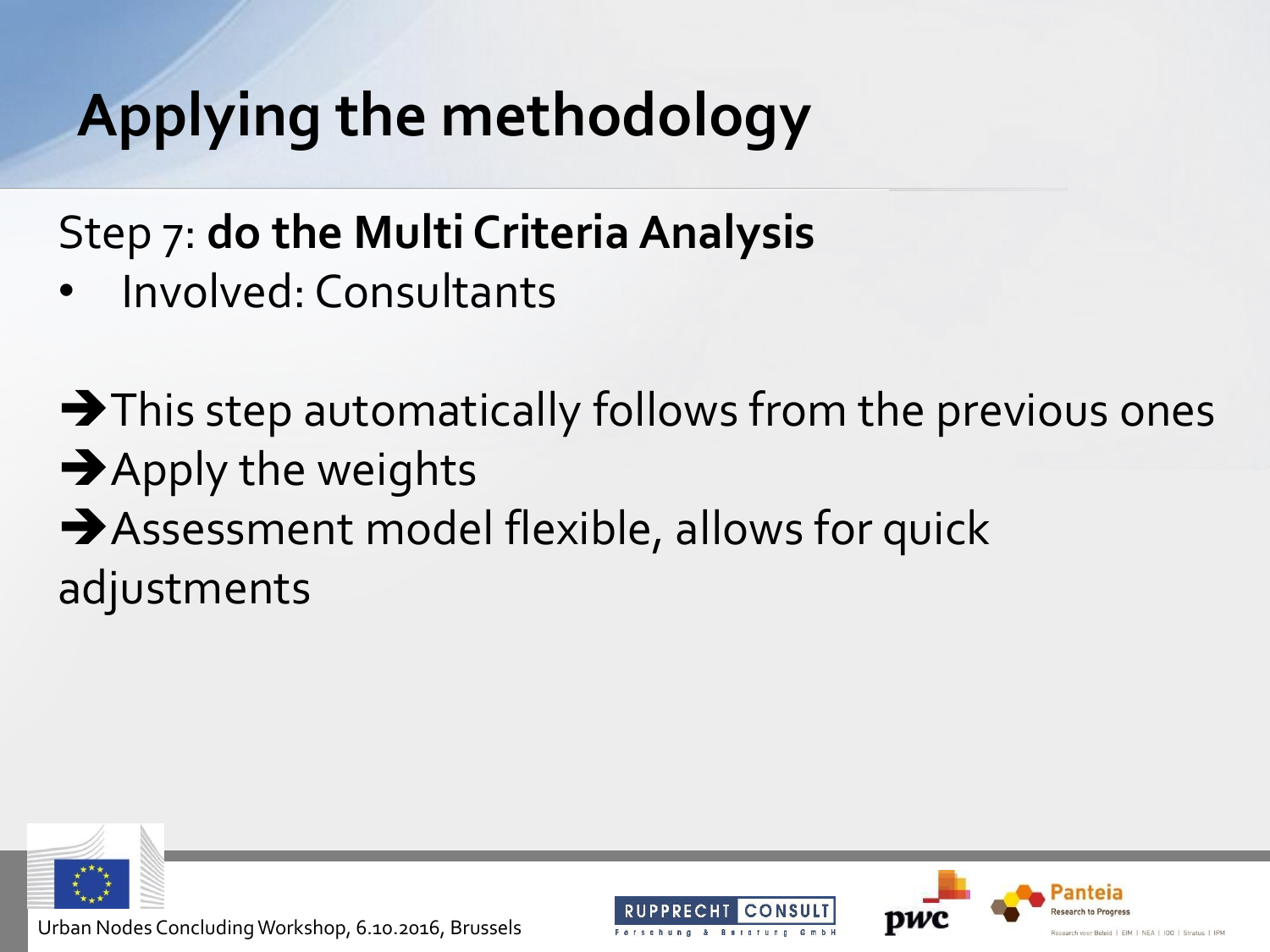Step 8: **Sensitivity analysis** Involved: Consultants

 $\rightarrow$  for different packages of measures the sensitivity is tested

- **→ What if different weights are chosen**
- → What is different packages of measures can be combined
- $\rightarrow$  What if there is a cap on available budgets





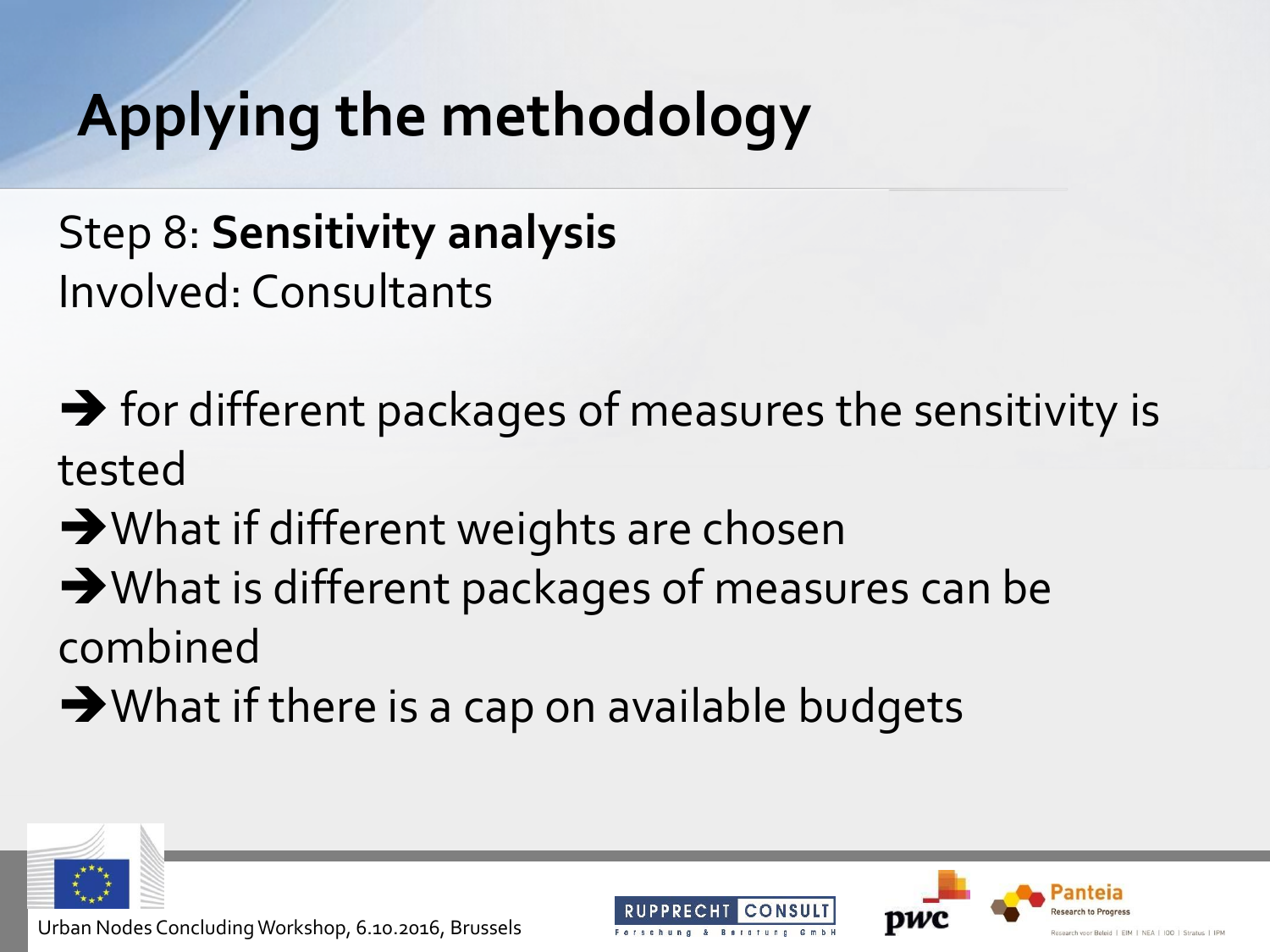Step 9: **discuss packages of measures**

Involved: Consultants, related authorities, key stakeholders

 $\rightarrow$  Stakeholders discuss the various packages of measures → Discussion should lead to agreement on which package suits the stakeholders best  $\rightarrow$  If agreement cannot be reached, then the process can be

repeated